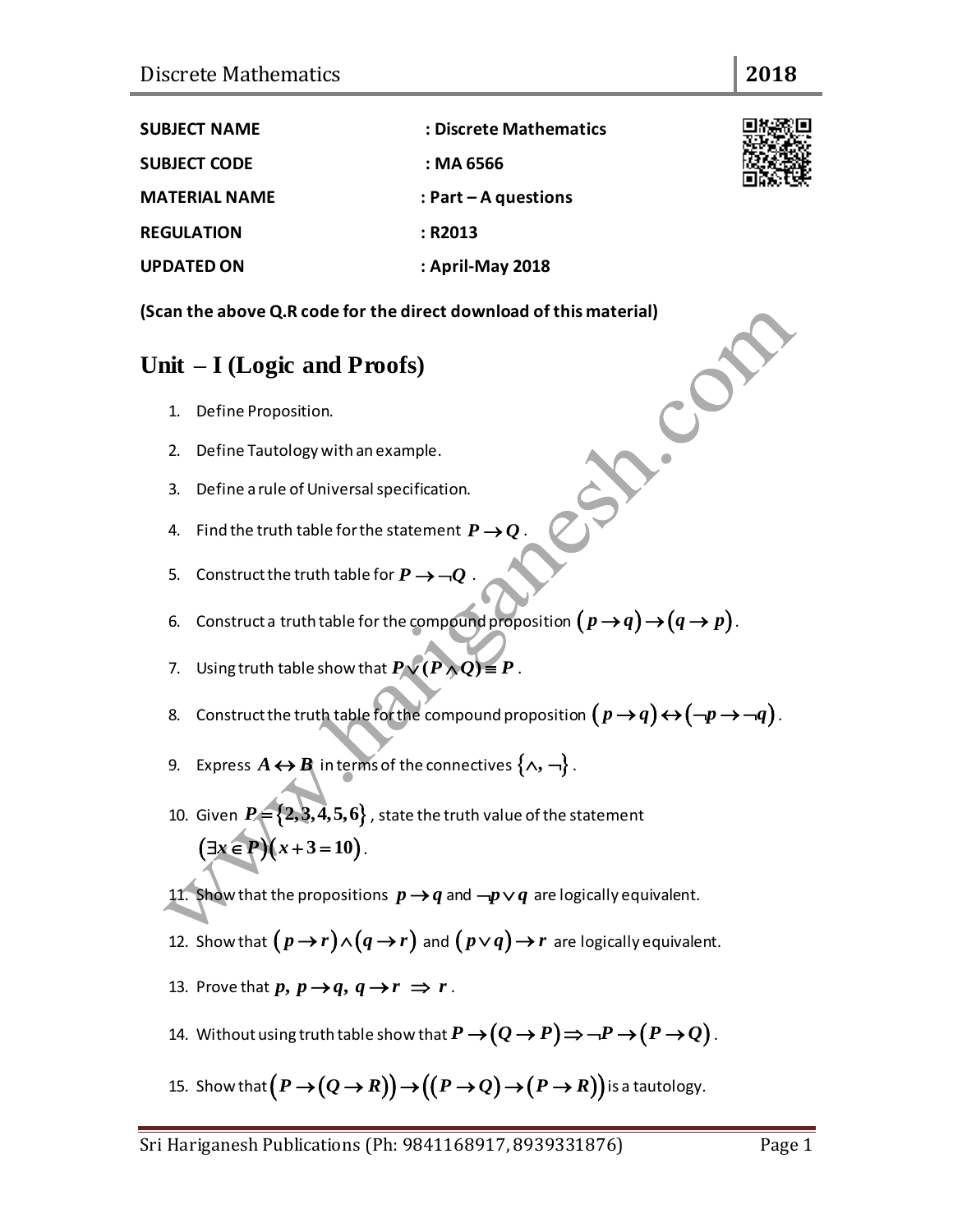- 16. Using truth table, show that the proposition  $\,p\!\vee\!\neg\!\big(\,p\!\wedge\!q\big)$  is a tautology.
- 17. Is  $\left(\neg p\!\wedge\!\left(p\!\vee\! q\right)\right)\!\rightarrow\! q$  a tautology?
- 18. Write the negation of the statement  $(\exists x)(\forall y)\,p(x,y)$  .
- 19. What are the negations of the statements  $\forall x \big(x^2 > x\big)$  and  $\exists x \big(x^2 = 2\big)$  ?
- 20. Give an indirect proof of the theorem "If  $3n+2$  is odd, then  $n$  is odd".
- 21. Let  $P(x)$  denote the statement  $x \le 4$ . Write the truth values of  $P(2)$  and  $P(6)$ .
- 22. When do you say that two compound propositions are equivalent?
- 23. What are the contra positive, the converse and the inverse of the conditional statement "*If you work hard then you will be rewarded*".
- 24. What is the contra positive of the statement. "The home team wins whenever it is reining"?
- 25. Give the contra positive statement of the statement, "If there is rain, then I buy an umbrella".
- 26. Write the symbolic representation of "if it rains today, then I buy an umbrella".
- 27. Give the symbolic form of "Some men are giant".
- 28. Symbolically express the following statement.
	- " It is not true that 5 star rating always means good food and good service ".

## **Unit – II (Combinatorics)**

- 1. State the principle of strong induction.
- 2. Use mathematical induction to show that  $n! \geq 2^{n+1}$ ,  $n = 1, 2, 3, ...$ .
- 3. Use mathematical induction to show that  $1 + 2 + 3 + ... + n = \frac{n(n+1)}{2}$  $+2+3+...+n=\frac{n(n+1)}{2}$ .
- 4. If seven colours are used to paint 50 bicycles, then show that at least 8 bicycles will be the same colour.
- 5. Write the generating function for the sequence  $\bm{1,} \bm{a,} \bm{a^2,} \bm{a^3,} \bm{a^4,} ...$  .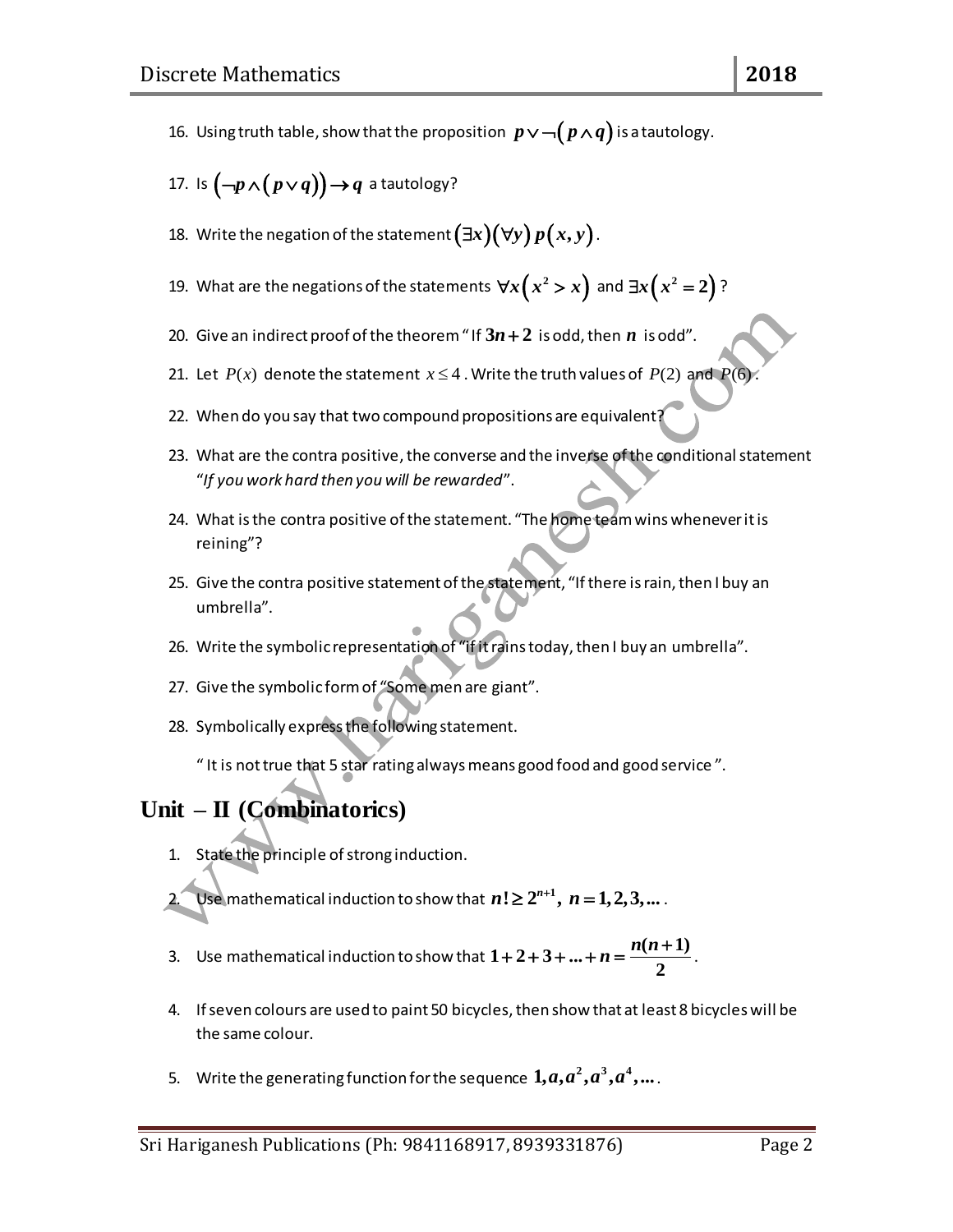- 6. Find the recurrence relation for the Fibonacci sequence.
- 7. Find the recurrence relation satisfying the equation  $y_{_n} = A(3)^n + B(-4)^n$  .
- 8. Solve the recurrence relation  $y(k)-8y(k-1)+16y(k-2)=0$  for  $k\geq 2$  , where  $y(2) = 16$  and  $y(3) = 80$ .
- 9. Solve:  $a_k = 3a_{k-1}$ , for  $k \ge 1$ , with  $a_0 = 2$ .
- 10. Find the number of non-negative integer solutions of the equation  $x_1 + x_2 + x_3 = 11$  .
- 11. State the Pigeonhole principle.
- 12. Find the minimum number of students need to guarantee that five of them belongs to the same subject, if there are five different major subjects.
- 13. What is well ordering principle?
- 14. In how many ways can all the letters in MATHEMATICAL be arranged.
- 15. How many different words are there in the word ENGINEERING?
- 16. How many permutations can be made out of letter or word 'COMPUTER'?
- 17. How many different words are there in the word MATHEMATICS?
- 18. What is the number of arrangements of all the six letters in the word PEPPER?
- 19. How many permutations are there in the word M I S S I S S I P P I ?
- 20. How many permutations are there on the word "MALAYALAM"?
- 21. How many permutations of the letters ABCDEFGH contain the string ABC?
- 22. How may permutations of  $\{a,b,c,d,e,f,g\}$  and with  $a$  ?
- 23. How many different bit strings are there of length seven?
- 24. Show that  $C(2n,2)$  =  $2C(n,2)$  +  $n^2$  .

#### **Unit – III (Graph Theory)**

- 1. When is a simple graph G bipartite? Give an example.
- 2. How many edges are there in a graph with 10 vertices each of degree 3?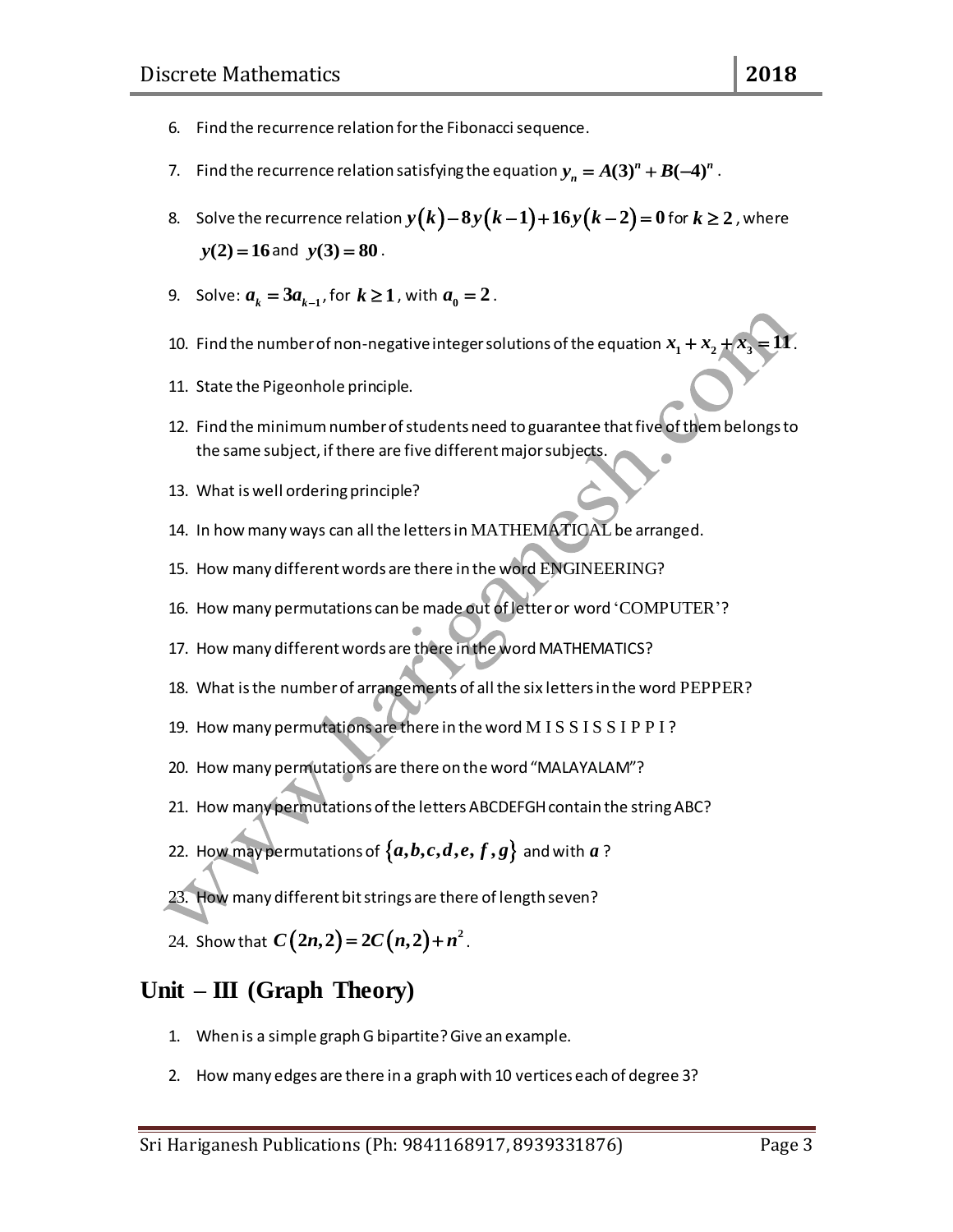- 3. Define Pseudo graph.
- 4. Define complete graph and give an example.
- 5. Define a connected graph and a disconnected graph with examples.
- 6. How many edges are there in a graph with 10 vertices each of degree 5?
- 7. Define strongly connected graph.
- 8. Is the directed graph given below strongly connected? Why or why not?



- 9.  $\;$  Draw the complete graph  $\emph{\textbf{K}}_{5}$  .
- 10. Define a bipartite graph.
- 11. Draw a complete bipartite graph of  $K_{2,3}$  and  $K_{3,3}$ .
- 12. Define a regular graph. Can a complete graph be a regular graph?
- 13. Define isomorphism of two graphs.
- 14. Define complementary graph.
- 15. Define self-complementary graph with example.
- 16. Give an example of an Euler graph.
- 17. Define Hamiltonian path.
- 18. Give an example of a non-Eulerian graph which is Hamiltonian.
- 19. Give an example of a graph which is Eulerian but not Hamiltonian.
- 20. State the handshaking theorem.
- 21. Show that there does not exist a graph with 5 vertices with degrees 1, 3, 4, 2, 3 respectively.
- 22. State the necessary and sufficient conditions for the existence of an Eulerian path in a connected graph.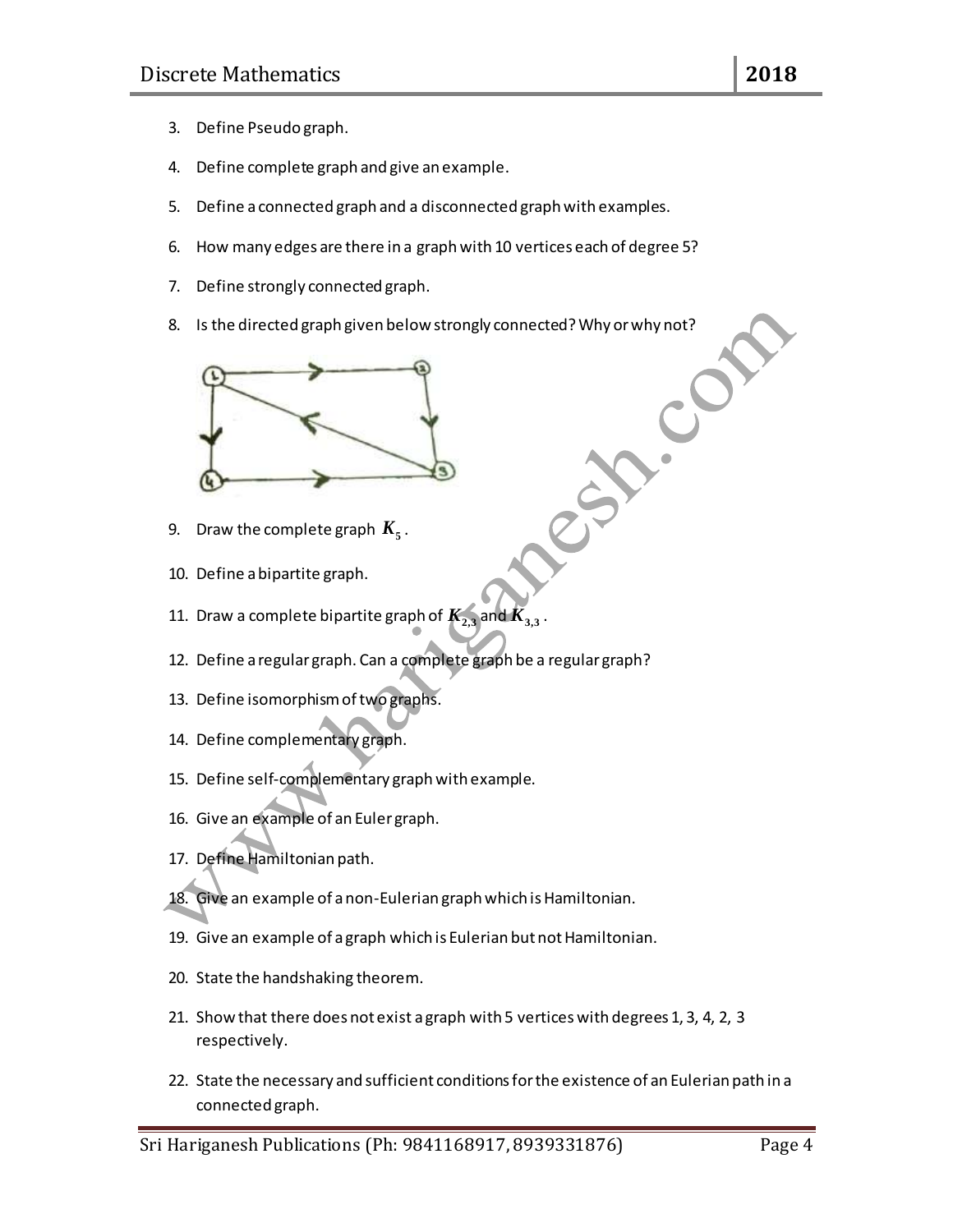- 23. Let G be a graph with ten vertices. If four vertices has degree four and six vertices has degree five, then find the number of edges of G.
- 24. Define complementary graph  $G\,$  of a simple graph  $G$  . If the degree sequence of the simple graph is 4, 3, 3, 2, 2, what is the degree sequence of  $\boldsymbol{G}$  .
- 25. For which value of  $m$  and  $n$  does the complete bipartite graph  $\boldsymbol{K}_{m,n}$  have an (i) Euler circuit (tour) (ii) Hamilton circuit (cycle).
- 26. How do you find the number of different paths of length  $r$  from  $i$  to  $j$  in a graph  $G$ with adjacency matrix *A* ?

**0 1 0**

**0 1 0**

.

**0 1 0 1**

**1 0 1 0**

 $\begin{bmatrix} 1 & 0 & 1 & 0 \end{bmatrix}$ 

.

- 27. Draw the graph with the following adjacency matrix **1 0 1**  $\begin{pmatrix} 0 & 1 & 0 \\ 1 & 0 & 1 \end{pmatrix}$  $\begin{pmatrix} 1 & 0 & 1 \\ 0 & 1 & 0 \end{pmatrix}$
- 28. Draw the graph represented by the given adjacency matrix **1 0 1 0 0 1 0 1**  $\begin{bmatrix} 1 & 0 & 1 & 0 \end{bmatrix}$  $\begin{bmatrix} 1 & 0 & 1 & 0 \end{bmatrix}$  $\begin{bmatrix} 0 & 1 & 0 & 1 \end{bmatrix}$
- 29. Obtain the adjacency matrix of the graph given below.



# **Unit – IV (Algebraic Structures)**

- 1. State any two properties of a group.
- 2. Prove that identity element in a group is unique.
- 3. Define a semi group.
- 4. Define monoids.
- 5. Give an example of semi group but not a monoid.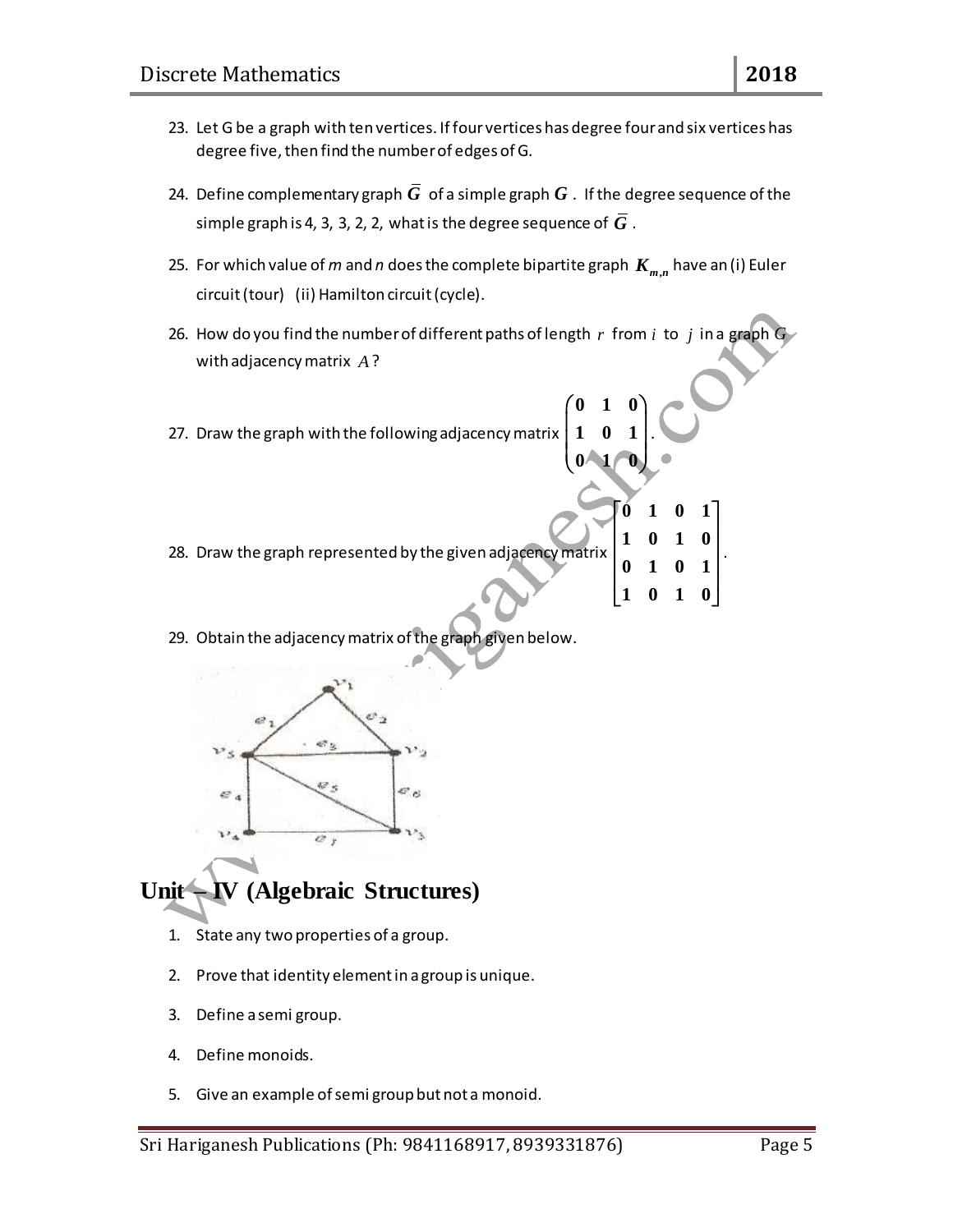- 6. When is a group  $(G, ^{\ast})$  called abelian?
- 7. Find the idempotent elements of  $G = \{1, -1, i, -i\}$  under the binary operation multiplication.
- 8. Prove the in a group idempotent law is true only for identity element.
- 9.  $\;$  If a subset  $\,S \neq \phi \,$  of  $\,G\,$  is a subgroup of  $(G, ^{*})$  , then prove that for any pair of elements  $a,b\in S$ ,  $a*b^{-1}\in S$ .
- 10. Prove that every subgroup of an abelian group is normal.
- 11. Prove that the identity of a subgroup is the same as that of the group.
- 12. Define homomorphism and isomorphism between two algebraic systems.
- 13. Give an example for homomorphism.
- 14. If  $a$  and  $b$  are any two elements of a group  $\langle G, ^{\ast}\rangle$  , show that  $G$  is an abelian group if and only if  $(a * b)^2 = a^2 * b^2$ .
- 15. State Lagrange's theorem.
- 16. Show that every cyclic group is abelian
- 17. Let  $\langle M, ^*, e_{_M} \rangle$  be a monoid and  $a \in M$  . If  $a$  invertible, then show that its inverse is unique.
- 18. If  $'a$  ' is a generator of a cyclic group G, then show that  $a^{-1}$  is also a generator of G.
- 19. Let  $Z$  be the group of integers with the binary operation  $*$  defined by  $a * b = a + b - 2$  , for all  $a, b \in Z$  . Find the identity element of the group  $\langle Z, * \rangle$  .
- 20. Show that the set of all elements  $a$  of a group  $(G,*)$  such that  $a*x = x*a$  for every  $\pmb{x} \in G$  is a subgroup of  $G$  .
- 21. Obtain all the distinct left cosets of  $\Set{0}, \boxed{3}$  in the group  $\bigl(Z_6, +_6\bigr)$  and find their union.
- 22. Define a ring.
- 23. Define a field in an algebraic system.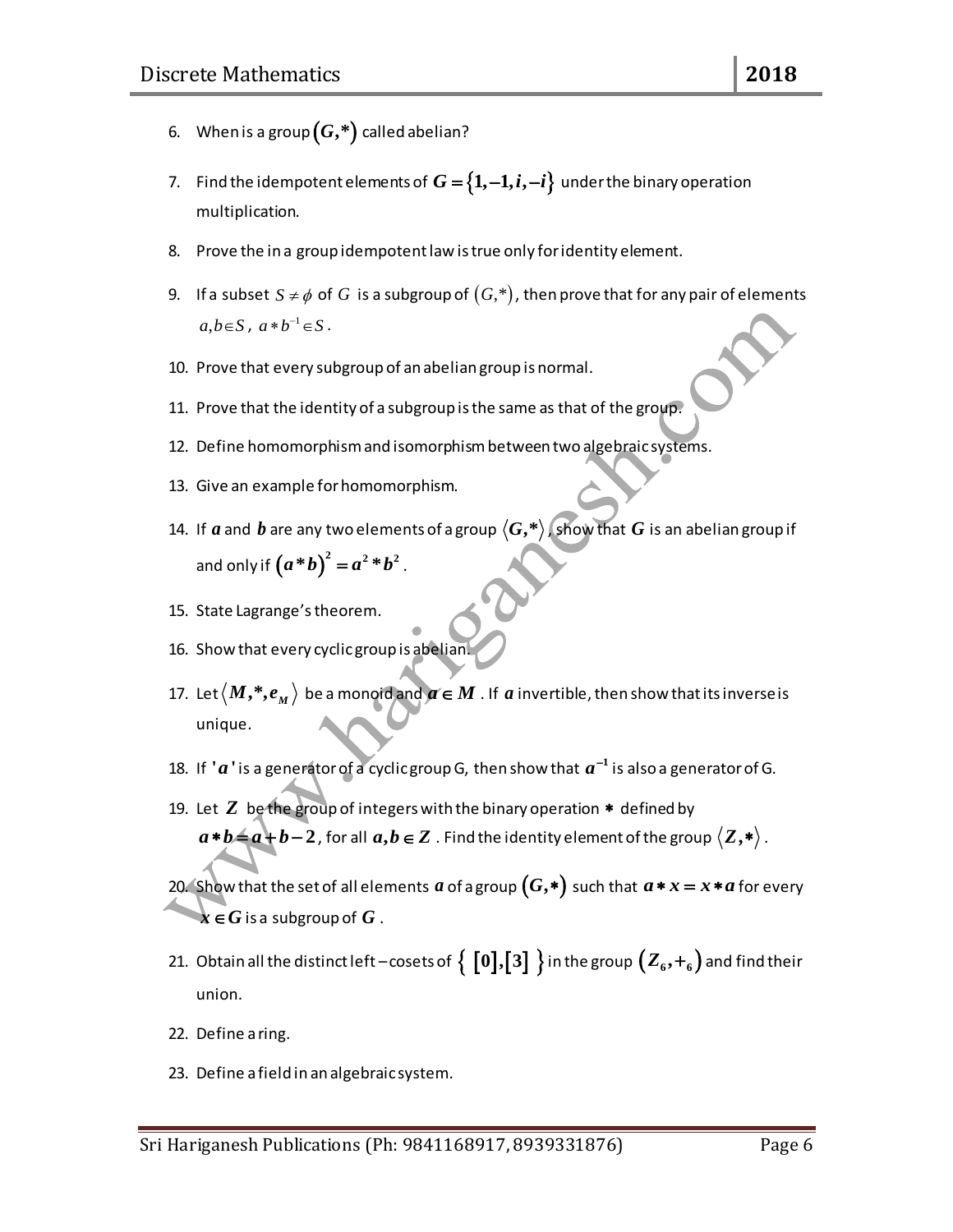- 24. Give an example of a ring which is not a field.
- 25. Define a commutative ring.

### **Unit – V (Lattices and Boolean algebra)**

- 1. Let  $A = \{1,2,5,10\}$  with the relation divides. Draw the Hasse diagram.
- 2. Draw the Hasse diagram of  $\langle X, \leq \rangle$  , where  $X$  =  $\{2,4,5,10,12,20,25\}$  and the relation  $\leq$  be such that  $x \leq y$  is x and y.
- 3. Let  $A = \{a,b,c\}$  and  $\bm{\rho}(A)$  be its power set. Draw a Hasse diagram of  $\langle \bm{\rho}(A), \bm{\subseteq} \rangle$ .
- 4. Let  $X = \{1,2,3,4,5,6\}$  and  $R$  be a relation defined as  $\langle x,y \rangle$   $\in$   $R$  if and only if  $x$   $y$  is divisible by  $\boldsymbol{3}$  . Find the elements of the relation  $\boldsymbol{R}$  .
- 5. Give a relation which is both a partial ordering relation and an equivalence relation.
- 6. Prove that a lattice with five element is not a Boolean algebra.
- 7. Show that least upper bound of a subset  $B$  in a poset  $(A,\le)$  is unique is it exists.
- 8. Define a lattice. Give suitable example.
- 9. Define sub-lattice.
- 10. When a lattice is called complete?
- 11. When is a lattice said to be bounded?
- 12. Define lattice homomorphism.
- 13. Show that in a distributive lattice, if complement of an element exits then it must be unique.
- 14. Give an example of a distributive lattice but not complemented.
- 15. In a Lattice  $\bigl(L,\leq\bigr)$  , prove that  $a\wedge\bigl(a\vee b\bigr)=a$  , for all  $a,b\in L$  .
- 16. Show that in a lattice if  $a\,{\leq}\, b \,{\leq}\, c$  , then Show that in a lattice if  $a\leq b\leq c$  , then<br> $a\oplus b=b*c$  and  $\big(a\ast b\big)\oplus\big(b\ast c\big)\!=\!\big(a\,\oplus b\big)\ast\big(b\,\oplus c\big)$  .
- 17. Check whether the posets  $\big\{ (1,3,6,9), D \big\}$  and  $\big\{ (1,5,25,125), D \big\}$  are lattices or not. Justify your claim.